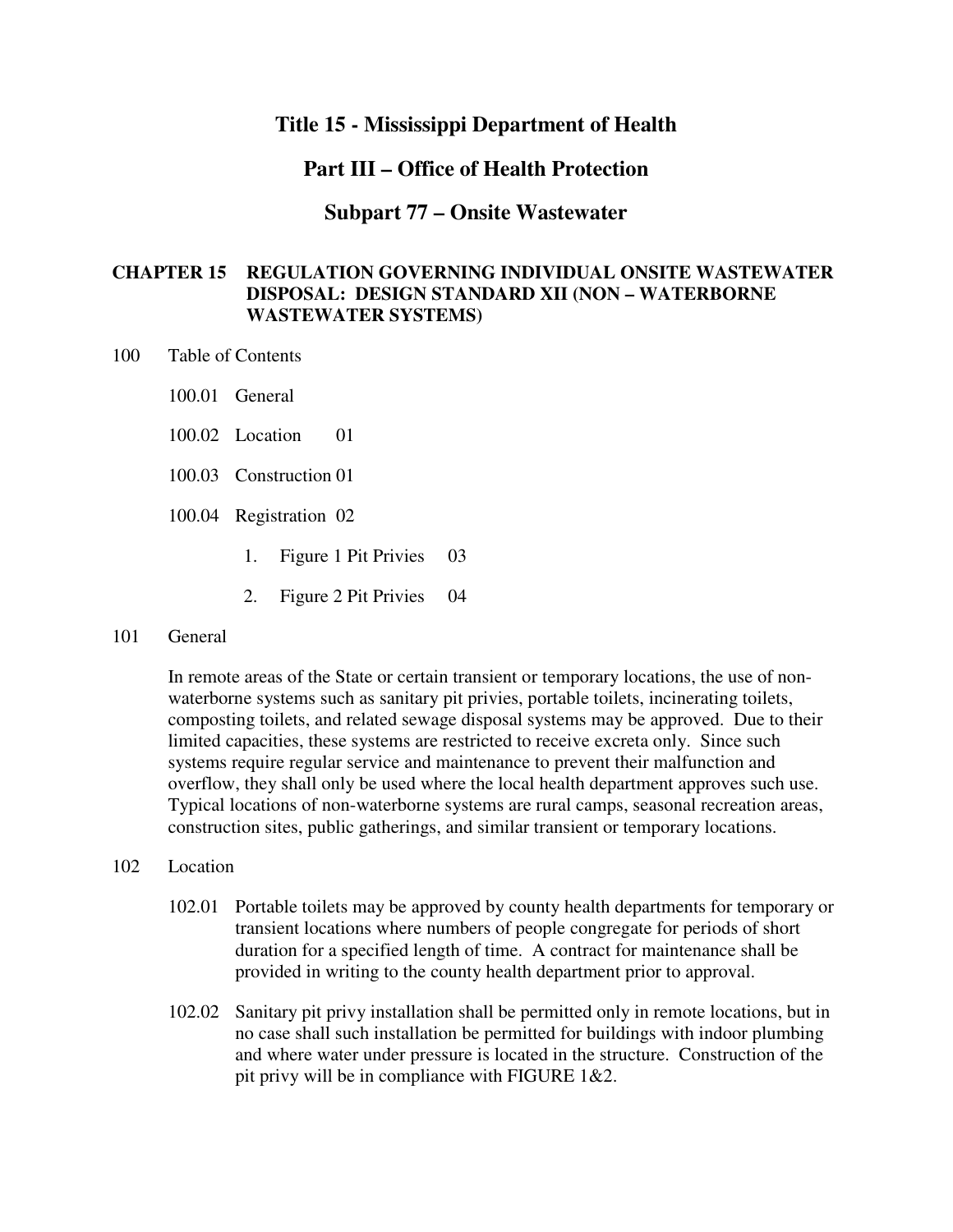### 103 Construction

- 103.01 There shall be maintained a minimum of two feet separation between the bottom of the privy vault and indicators of seasonal water (gray mottles).
- 103.02 The privy shall be a minimum of 100 feet, downgrade, from any potable water source.
- 103.03 The privy shall be located 100 feet from sensitive waters.
- 103.04 The privy shall be constructed to prevent surface water from running into the pit.
- 103.05 When the pit becomes filled to within sixteen inches of the ground surface, a new pit shall be excavated and the old pit shall be backfilled to the surface.

### 104 Registration

Manufacturers of non-waterborne toilets that incorporate mechanical or non-mechanical technology for the collection and/or treatment of human excreta must submit documentation to the Division of Sanitation verifying the performance of their product. Upon approval, these systems will be placed on an approved list of registered systems.